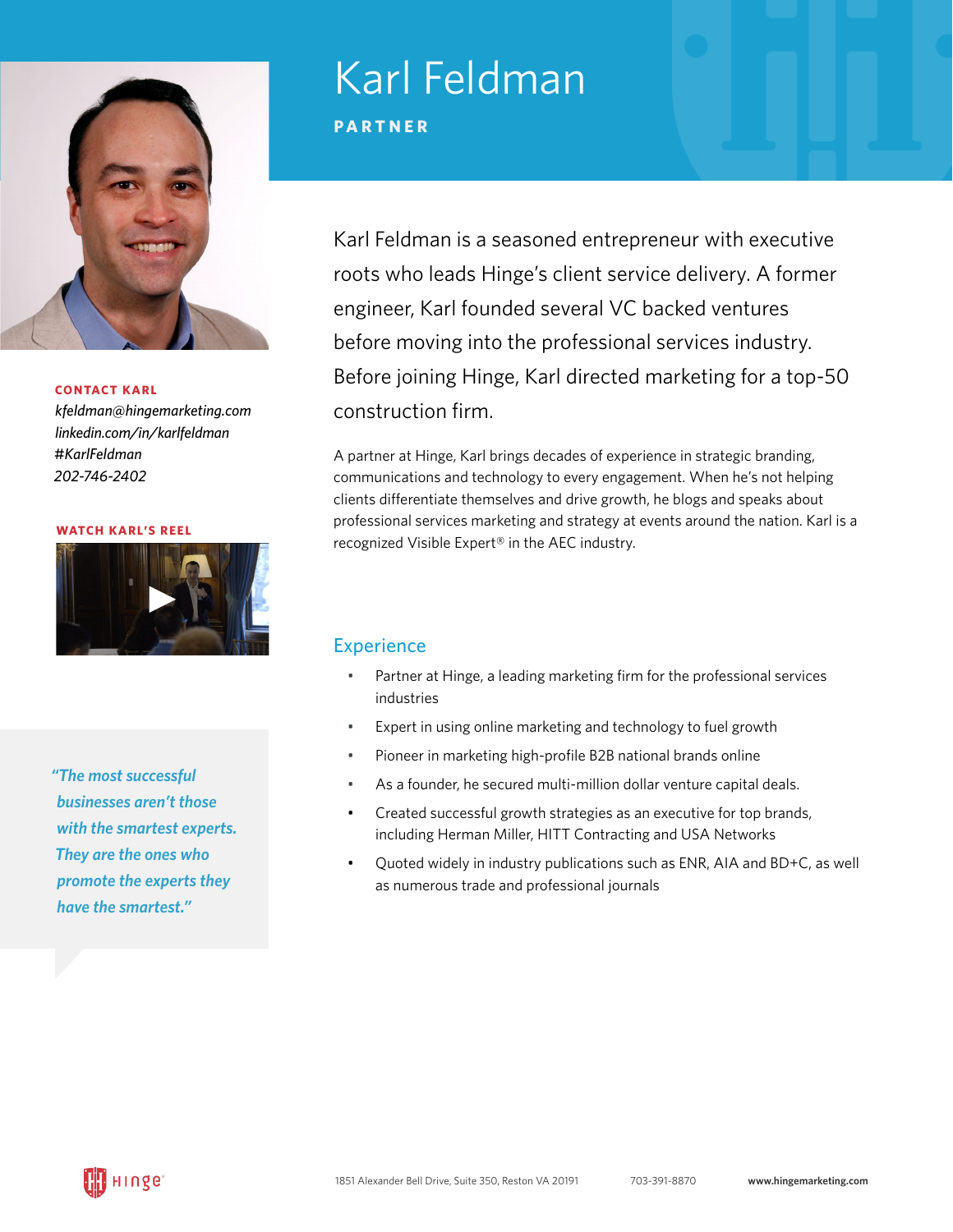### Biography

**STANDARD** Word Count: 153

#### Karl Feldman

Karl Feldman leads client service at Hinge, the leading research-based branding and marketing firm for professional services. He expertly guides professionals and their firms through the complexities of research, marketing strategy, brand building and high-performance website development.

Before joining Hinge, Karl was Director of Marketing at HITT Contracting, a top-50 general contractor with 700 employees and five offices nationwide. He was also Director of Marketing at The Healthy Back Store, a national retail operation, and Sit4Less.com. An inveterate entrepreneur, Karl has founded and run several small companies in his careeer.

An expert in high-growth strategies, Karl blogs and speaks about professional services marketing and strategy at events around the nation.

A compulsive builder himself, Karl spends his free time designing and unleashing a panoply of (sometimes useful) gadgets — from robots to drones to motorized skateboards. Karl studied computer science at Virginia Tech. He lives in Washington, DC, with his wife and son.

Karl Feldman leads client service at Hinge, the leading research-based branding and marketing firm for professional services. He expertly guides professionals and their firms through the complexities of research, marketing strategy, brand building and high-performance website development. **ABBREVIATED** Word Count: 100

> Before joining Hinge, Karl was Director of Marketing at HITT Contracting, a top-50 general contractor with 700 employees and five offices nationwide.

Karl blogs and speaks about professional services marketing and strategy at local and national events for leading associations such as AIA, ACEC and SMPS. Karl studied computer science at Virginia Tech and lives in Washington DC with his wife and son.

**BYLINE BIO**  Word Count: 41

Karl Feldman is Partner at Hinge, the leading research-based branding and marketing firm for the professional services. Hinge conducts groundbreaking research into highgrowth firms and offers a complete suite of services for firms that want to become more visible and grow.

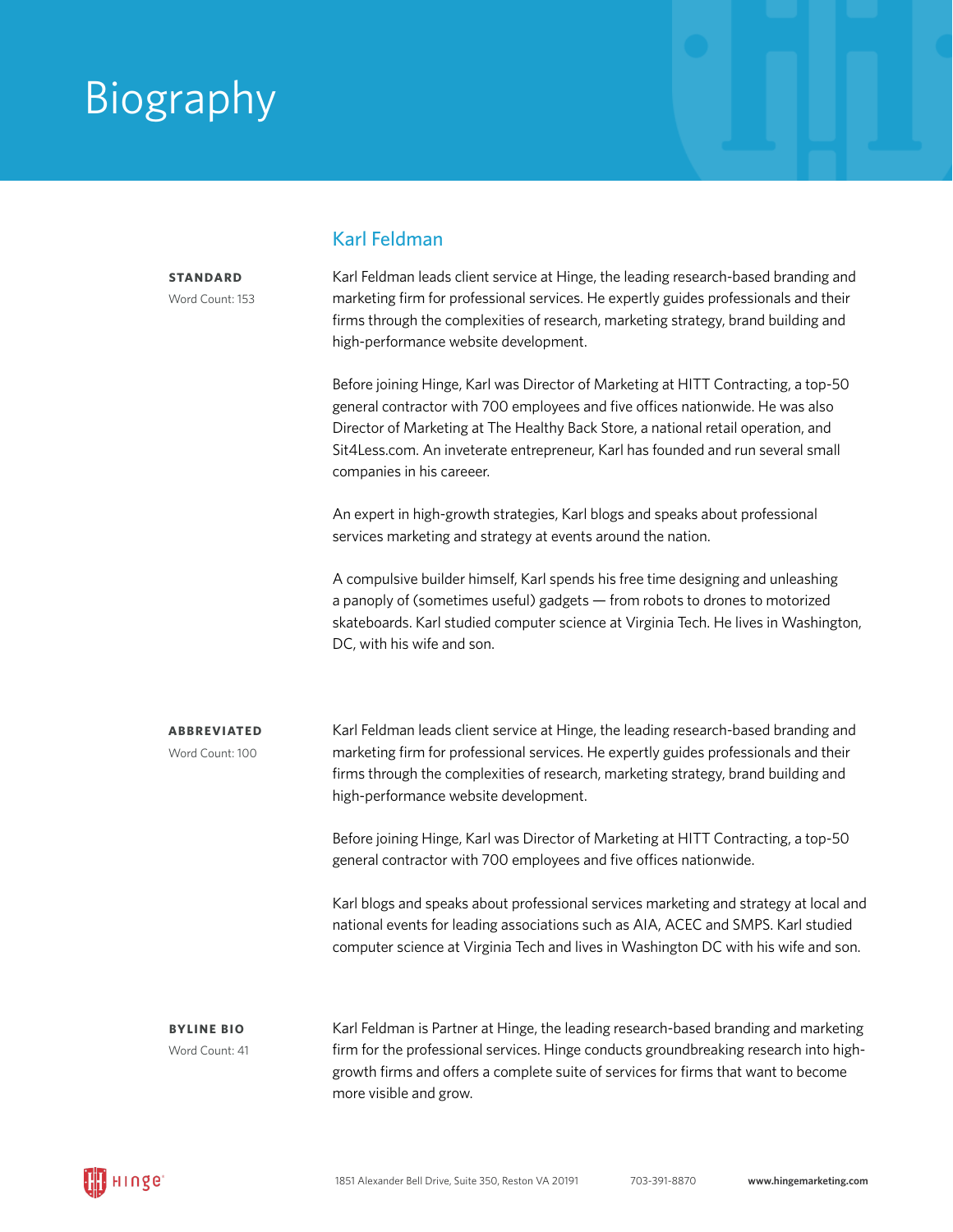### Speaker Introduction

#### Karl Feldman

Word Count: 143

Our speaker today is a leading Visible Expert® in the marketing of professional services firms. He is a partner at Hinge, a firm that specializes in professional services branding and marketing, where he leads their client service team and guides clients through the complexities of modern marketing — from research and strategy to content marketing, brand building and high-performance website development.

He and his firm also conduct groundbreaking independent research into the marketplace, uncovering the strategies and techniques used by the best-performing firms. Hinge publishes this information and makes much of it freely available to the world.

He is quoted widely in industry publications, including ENR, AIA and BD+C, as well as numerous trade and professional journals. And he speaks frequently at events around the nation for leading industry association, such as AIA, ACEC and SMPS.

Please join me in welcoming Karl Feldman.